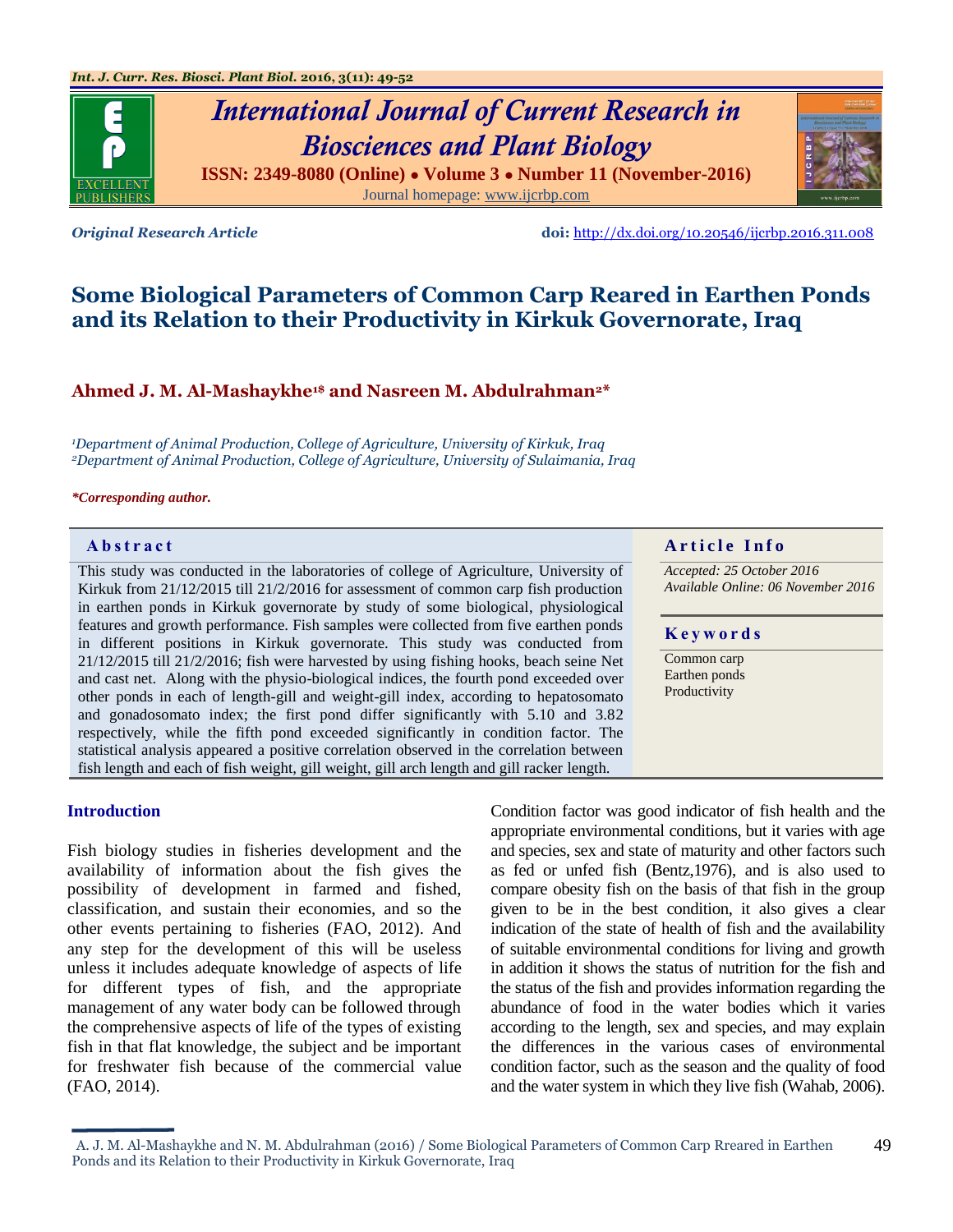Common carp at present one of the most important economic fish widespread in inland water bodies are the main breeding fish in Iraqi fish farms because of its achieve high production rates and resistance to clear changes in many environmental conditions and ease of cultivation and having wide food spectrum (Shawrdy, 2000). According to the importance of carp as only the rearing fish in Kirkuk and the lack of studies on fish in the province of Kirkuk, this study aimed to examine some of the biological parameters of common carp bred in ponds.

# **Materials and methods**

Fish samples were collected from five earthen ponds and in different parts of the province of Kirkuk (first pond located at the end of Dumez area, which located southeast of Kirkuk province and provides rearing pond water through artesian wells), the second and third ponds located on the opposite side of the Wan Animal Feed Industry in Altun Kubry, which lies to the northwest of the province of Kirkuk and away from Kirkuk, about 40  $km^2$  and from Arbil about 50  $km^2$ , and throughout little Zab River; the second pond provided with water through artesian well and the third pond from little Zab River.

The fourth pond located in the village of Bajawan, this village lies in north-west of Kirkuk,  $20 \text{ km}^2$  of the province center, and provided with water through a irrigation channel used to irrigate agricultural land and have its source from little Zab River, The fifth pond on the opposite side of Kirkuk Cement factory located 19 km<sup>2</sup> southeast of Kirkuk, and was near to Jbela, provided with water through artesian wells.

The study continued from 21/12/2015 until 02/21/2016 by using 10-11 fish from each pond with a total number of fish were 50 fish, fish harvested in different ways, fish were preserved in cork container then fish transported directly to Animal production laboratory in the College of Agriculture, University of Kirkuk to conduct the necessary measurements and analyzes.

The below equation used for determine the studied biological parameters:

Weight gill index=Gill weight (g)/Fish weight (g)  $\times 100$ Length gill index= Gill length (g)/Fish weight (g)  $\times$ 100 Filtration index= Gill racker length  $\times$  Gill arch length Condition factor= Fish weight / Fish Length<sup>3</sup> Hepatosomato index= Liver weight/Fish weight Gonadosomato index= Gonad weight/ Fish weight

Statistical analysis was performed by applying the (CRD) to study some biological parameters of fish common carp reared in ponds using ready-statistical program, The Statistical Analysis System (SAS, 2004) and tested differences between the averages using Duncan multi-level test at *p=*0.05 level.

# **Results and discussion**

The results of length gill index and weight gill index have a significant differences in which the forth pond in Bajawan over other treatments as shown in Table 1, filtration area was significantly higher in Domes  $(1<sup>st</sup>$  pond), Altun Kubry  $(2<sup>nd</sup>$  pond) and in Laylan  $(5<sup>th</sup>$ pond). The statistical analysis shown in Table 2, the hepatosomato and gonadosomato index of fish reared in 1st pond with 5.10 and 3.82 respectively, the condition factor was significantly high in 5th pond in Laylan ponds in all length types.

The increase in fresh liver weight that leads to the increase of Hepatosomato index in November and this may due to the good growth of this organ and protein's and lipids storage. The decrease of Hepatosomato index was a result of lowering temperatures that leads to increase of feeding activity and using the storage stuff from other organs for maintenance (Koehn, 2004). The differences in condition factor value in the present study was in the same rhythm with others and all these may be due to different factors related to fish length, age, feeding quantity, parasitic infections, time of ovulation and growth rate (Wahab, 2006).

|  |  |  |  |  | Table 1. Some physio-biological parameters of common carp Cyprinus carpio reared in earthen ponds in Kirkuk province. |
|--|--|--|--|--|-----------------------------------------------------------------------------------------------------------------------|
|  |  |  |  |  |                                                                                                                       |

| <b>Ponds</b>                | <b>Length Gill index</b>   | <b>Weight Gill index</b> | <b>Filtration area</b>         |
|-----------------------------|----------------------------|--------------------------|--------------------------------|
| Domes $(1st$ pond)          | $^{6}$ 6.92 $\pm$ 0.80     | $^{6}$ 2.19 $\pm$ 0.06   | $^{a}$ 142.53 + 17.13          |
| Altun Kubry $(2^{nd}$ pond) | $\frac{bc}{4.96 \pm 0.69}$ | $b$ 2.02 $\pm$ 0.12      | $a^{a}$ 168.40 ± 13.61         |
| Altun Kubry $(3rd$ pond)    | $^{\rm d}$ 1.82 $\pm$ 0.15 | $^{6}$ 2.39 $\pm$ 0.14   | $^{b}$ 31.04 $\pm$ 2.46        |
| Bajawan $(4th$ pond)        | $a$ 27.92 $\pm$ 1.70       | $a^{a}$ 3.86 $\pm$ 0.18  | $^{b}$ 38 .55 $\pm$ 3.23       |
| Laylan $(5th$ pond)         | <sup>cd</sup> 3.56 ± 0.17  | $^{6}$ 2.01 $\pm$ 0.04   | <sup>a</sup> $153.49 \pm 6.84$ |

Same alphabets in superscripts between rows did not differ significantly at *p*=0.05.

A. J. M. Al-Mashaykhe and N. M. Abdulrahman (2016) / Some Biological Parameters of Common Carp Rreared in Earthen Ponds and its Relation to their Productivity in Kirkuk Governorate, Iraq 50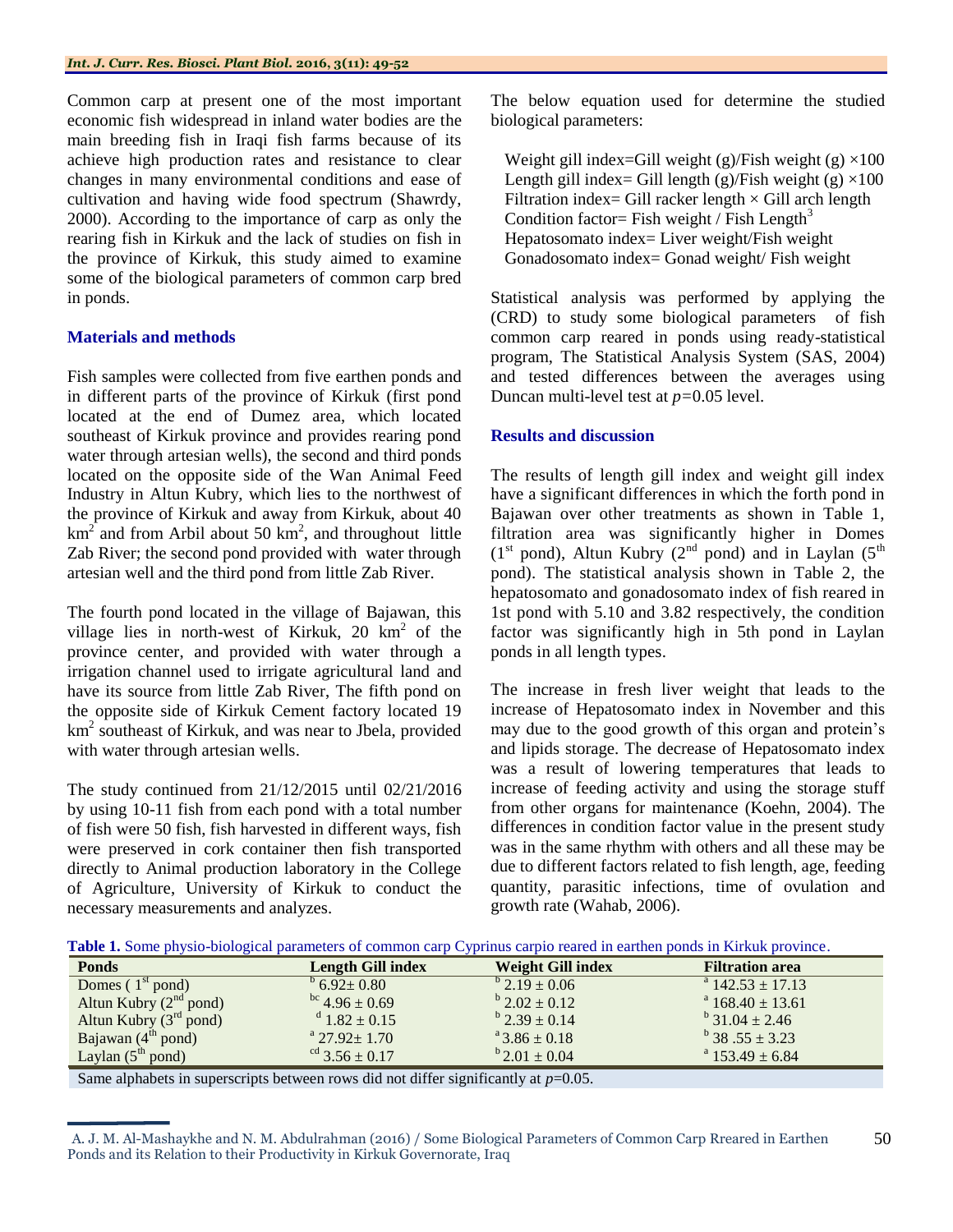### *Int. J. Curr. Res. Biosci. Plant Biol.* **2016, 3(11): 49-52**

|                                                                                        |                         | Gonadosomato                 | <b>Condition factor according to</b> |                                |                           |  |
|----------------------------------------------------------------------------------------|-------------------------|------------------------------|--------------------------------------|--------------------------------|---------------------------|--|
| <b>Ponds</b>                                                                           | Hepatosomato<br>index   | index                        | <b>Total length</b>                  | <b>Forked length</b>           | <b>Standard</b><br>length |  |
| Domes $(1st$ pond)                                                                     | $a$ 5.10 ± 0.34         | $43.82 \pm 0.46$             | $b^{\rm b}$ 2.34 ± 0.07              | $b$ <sub>3.13</sub> $\pm$ 0.08 | $^{cb}$ 6.66 ±0.16        |  |
| Altun Kubry $(2nd$ pond)                                                               | $\mathrm{c}2.07\pm0.20$ | $c_{1.47 \pm 0.48}$          | $b$ <sub>2.38</sub> $\pm$ 0.11       | $^{ab}3.33 \pm 0.18$           | $b7.33 \pm 0.28$          |  |
| Altun Kubry $(3rd$ pond)                                                               | $b^{\rm b}$ 3.73± 0.30  | $\mathrm{^{ab}3.28\pm0.64}$  | $^{\circ}1.97 \pm 0.10$              | $^{\circ}2.75 \pm 0.09$        | $\degree$ 6.20 ± 0.17     |  |
| Bajawan $(4th$ pond)                                                                   | $b^{\rm b}$ 3.20 ± 0.27 | $^{bc}$ 1.74 ± 0.48          | $41.52 \pm 0.06$                     | $d_{2,21} \pm 0.07$            | $^{d}4.87 \pm 0.17$       |  |
| Laylan $(5^{\text{th}}$ pond)                                                          | $b$ 3.78± 0.22          | $\mathrm{^{abc}2.40\pm0.80}$ | $a_{2.76 \pm 0.08}$                  | $43.64 \pm 0.16$               | $a^88.05 \pm 0.38$        |  |
| Same alphabets in superscripts between rows did not differ significantly at $p=0.05$ . |                         |                              |                                      |                                |                           |  |

**Table 2.** Some biological parameters of common carp reared in earthen pond in Kirkuk province.

The determination of fish activity and growth depends on the area of respiratory gills, as the gaseous exchange between fish body and surrounding water, a location for the effective exchange of ions and gases needed by the body to maintain performance (Val et al., 2006). The results of the statistical analysis shown in Table 3 for the

values of the correlation between fish length and fish weight, correlation between fish length and gill weight, and the correlation between fish length and gill arch length were a positive correlation among all ponds while a negative correlation between fish length and gill recker length as observed in Altun Kubry  $(2<sup>nd</sup>$  pond).

**Table 3.** Correlation between fish length with each fish weight, gill weight, gill arch length, gill recker length.

| <b>Ponds</b>                  | <b>Correlation between fish length and</b> |             |                  |                           |  |  |
|-------------------------------|--------------------------------------------|-------------|------------------|---------------------------|--|--|
|                               | <b>Fish weight</b>                         | Gill weight | Gill arch length | <b>Gill recker length</b> |  |  |
| Domes $(1st$ pond)            | 0.950                                      | 0.94        | 0.43             | 0.73                      |  |  |
| Altun Kubry $(2nd$ pond)      | 0.97                                       | 0.87        | 0.34             | $-0.51$                   |  |  |
| Altun Kubry $(3rd$ pond)      | 0.80                                       | 0.63        | 0.46             | 0.59                      |  |  |
| Bajawan $(4th$ pond)          | 0.87                                       | 0.90        | 0.49             | 0.78                      |  |  |
| Laylan $(5^{\text{th}}$ pond) | 0.83                                       | 0.87        | 0.49             | 0.39                      |  |  |

Gill length index was significantly high in Domes  $1<sup>st</sup>$ pond, Gill weight index was higher in Bajawan  $(4<sup>th</sup>$ pond) while the Filtration area was significantly higher in each Domes (1st pond), Altun Kubry ( $2<sup>nd</sup>$  pond) and Laylan  $(5^{th}$  pond) with 142.53, 168.40 and 153.49 respectively as shown in Table 4.

**Table 4.** Some physio-biological parameters (Gill length index, Gill weight index and Filtration area) of common carp reared in earthen pond in Kirkuk province.

| <b>Ponds</b>                  | <b>Gill length index</b>      | Gill weight index              | <b>Filtration area</b> |
|-------------------------------|-------------------------------|--------------------------------|------------------------|
| Domes $(1st$ pond)            | $^{\circ}6.92 \pm 0.80$       | $b$ <sub>2.19</sub> $\pm$ 0.06 | $a_{142.53 \pm 17.13}$ |
| Altun Kubry $(2nd$ pond)      | $^{bc}4.96 \pm 0.69$          | $b$ 2.02 $\pm$ 0.12            | $a^2$ 168.40 ± 13.61   |
| Altun Kubry $(3rd$ pond)      | $d_{1.82 \pm 0.15}$           | $b^{\rm b}$ 2.39 ± 0.14        | $b$ 131.04 ± 2.46      |
| Bajawan $(4th$ pond)          | $\degree$ 2.792 $\pm$ 1.70    | $a^3$ 3.86 ± 0.18              | $b$ 138.55 ± 3.23      |
| Laylan $(5^{\text{th}}$ pond) | $\mathrm{^{cd}3.56} \pm 0.17$ | $b_{2.01} \pm 0.04$            | $a^2$ 153.49 ± 6.84    |

Same alphabets in superscripts between rows did not differ significantly at  $p=0.05$ .

# **Conflict of interest statement**

Authors declare that they have no conflict of interest.

# **References**

- FAO, 2012. The State of World Fisheries and Aquaculture Food and Agriculture Organization of the United Nations, Rome.
- FAO, 2014. The State of World Fisheries and Aquaculture. Opportunities and Challenges. Food and Agriculture Organization of the United Nations, Rome. 243p.
- Koehn, J. D., 2004. Carp (*Cyprinus carpio* L.) as a power invader in Australian waterways. Freshwater Biol. 49(7), 882-894.
- SAS, 2004. SAS. SAS/STAT® 9.1 User's Guide, SAS Institute Inc., Cary, NC, USA.
- Shawrdy, A.O., 2000. Seasonal changes of food components

A. J. M. Al-Mashaykhe and N. M. Abdulrahman (2016) / Some Biological Parameters of Common Carp Rreared in Earthen Ponds and its Relation to their Productivity in Kirkuk Governorate, Iraq 51